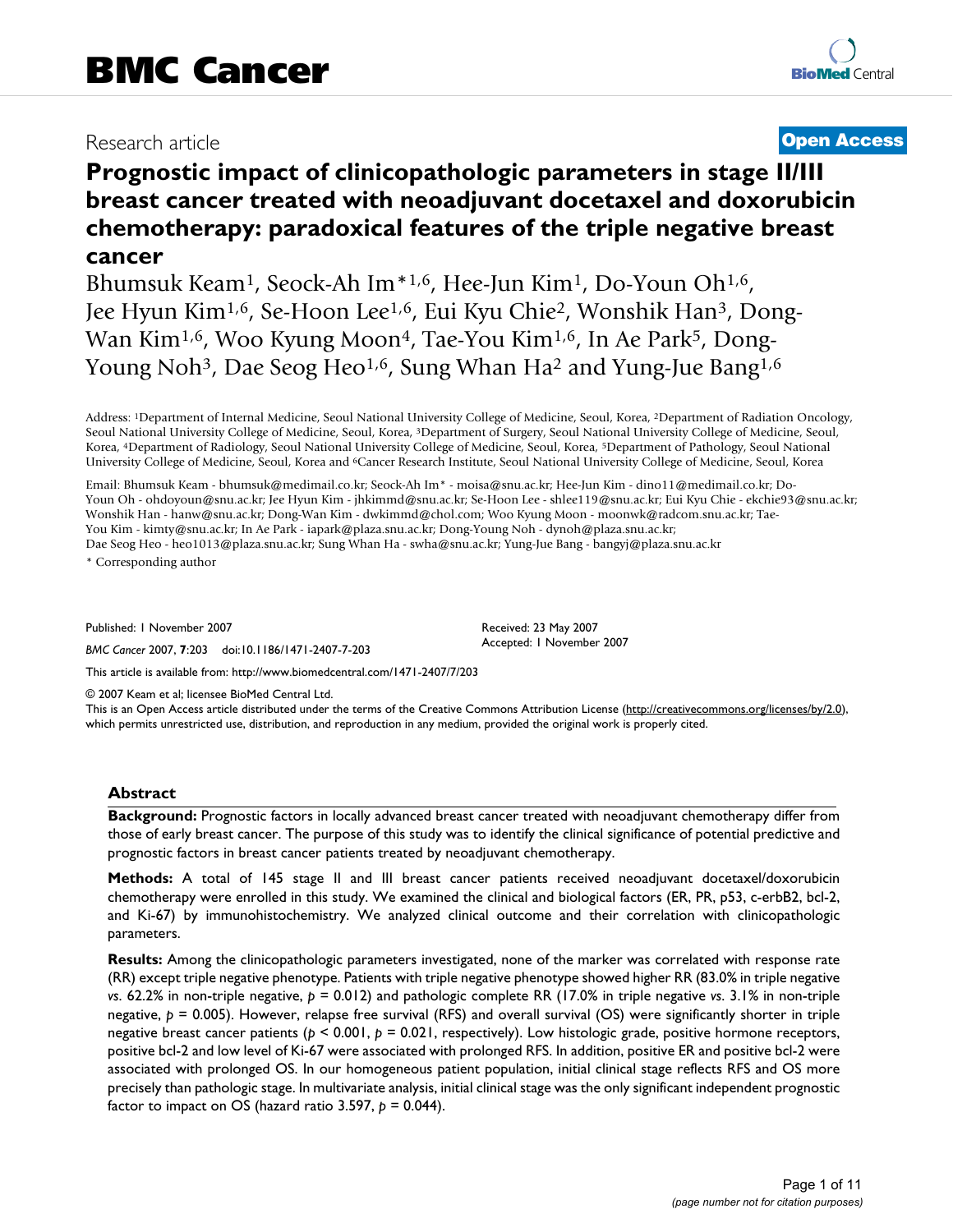**Conclusion:** Several molecular markers provided useful predictive and prognostic information in stage II and III breast cancer patients treated with neoadjuvant docetaxel/doxorubicin chemotherapy. Triple negative phenotype was associated with shorter survival, even though it was associated with a higher response rate to neoadjuvant chemotherapy.

# **Background**

Neoadjuvant chemotherapy has become a standard therapy for patients with locally advanced breast cancer [1,2]. Major roles of neoadjuvant chemotherapy are 1) conversion of inoperable or inflammatory breast cancer to operable status 2) increasing the rate of breast conserving surgery, and 3) individual *in vivo* chemosensitivity test of the tumor [2-4]. However, a potential disadvantage of neoadjuvant chemotherapy is the loss of prognostic value provided by tumor size and nodal status at surgery and before adjuvant chemotherapy [3,4].

A number of studies have investigated prognostic factors in the neoadjuvant setting. At present, pathologic complete response (pCR) is a useful independent prognostic factor and the patients who achieved pCR showed better survival compared with those with residual tumor [5-8]. However a small percentage of patients achieved pCR, and a significant portion of patients with pCR had recurrent disease [9]. Molecular markers such as estrogen receptor (ER), progesterone receptor (PR), p53, Ki-67 and c-erbB2 considered predictive or prognostic factors in neoadjuvant setting [7,10-14]. However, these markers are often contradictory and not conclusive because of heterogeneous patient populations, small sample sizes, and different chemotherapeutic regimens. Due to alterations in molecular mechanism during neoadjuvant chemotherapy, and also uncertainty regarding the prognostic value of clinicopatholgic parameters, physicians felt difficulties to accurately define risk profiles and identify optimal post operation treatment including chemotherapy and radiation therapy.

We ourselves have conducted neoadjuvant docetaxel/doxorubicin combination chemotherapy in stage II and III breast cancer patients. The purpose of this study was to identify the clinical significance of potential predictive and prognostic factors in the neoadjuvant setting.

# **Methods**

# *Patients and treatment*

From March 2002 to March 2006, patients were enrolled in this study. Eligibility criteria included: 1) pathologically confirmed breast cancer by core needle biopsy, 2) clinical stage II or III, 3) objective measurable lesion, 4) ECOG performance 0–2, 5) previously untreated, 6) adequate bone marrow, hepatic, cardiac, and renal functions. Initial evaluation included clinical examination, mammography, breast ultrasonography, computed tomography of chest, bone scan, and breast magnetic resonance imaging (MRI). Initial tumor size was measured by MRI. Initial nodal staging was evaluated by physical examination and by computed tomography. After three cycles of neoadjuvant chemotherapy, the patients were re-evaluated for response.

The chemotherapeutic regimen comprised docetaxel (75 mg/m<sup>2</sup> or 60 mg/m<sup>2</sup>) and doxorubicin (60 mg/m<sup>2</sup> or 50  $mg/m<sup>2</sup>$ ) by intravenous infusion every three weeks for three cycles, with granulocyte colony stimulating factor as primary prophylaxis. After completion of neoadjuvant treatment, the patients underwent primary surgery and received three more cycles of docetaxel and doxorubicin as adjuvant chemotherapy, followed by radiation or hormonal therapy if indicated [15]. If the patients had been found to have progressive disease, they underwent primary surgery and received adjuvant chemotherapy using different regimens. This regimen was known to be effective and well tolerated as neoadjuvant chemotherapy for stage II or III breast cancer [16].

Radiologic response was evaluated using breast MRI for primary breast cancer measurement and chest CT for lymph node measurement by RECIST criteria [17] as follows; complete response was defined as the complete disappearance of all assessable lesions; partial response as a >30% reduction in the sum of the longest diameters of all measurable lesions; stable disease as a <30% reduction or a <20% increase in the sum of the longest diameters of all measurable lesions; and progressive disease was defined as >20% increase in the area(s) of original measurable lesion or the appearance of a new lesion.

We examined the conventional clinicopathologic factors including the six different biological factors (ER, PR, p53, c-erbB2, bcl-2, and Ki-67) by immunohistochemistry and evaluated their association with clinical outcomes. The study protocol was reviewed and approved by the institutional review board at the Seoul National University Hospital. Recommendations of the Declaration of Helsinki for biomedical research involving human subjects were also followed.

# *Pathologic Examination and Immunohistochemistry*

The pretreatment formalin-fixed, paraffin-embedded tissue blocks were used for immunohistochemistry. The pathological tumor stage assessed according to the criteria established by the 6th edition of AJCC cancer staging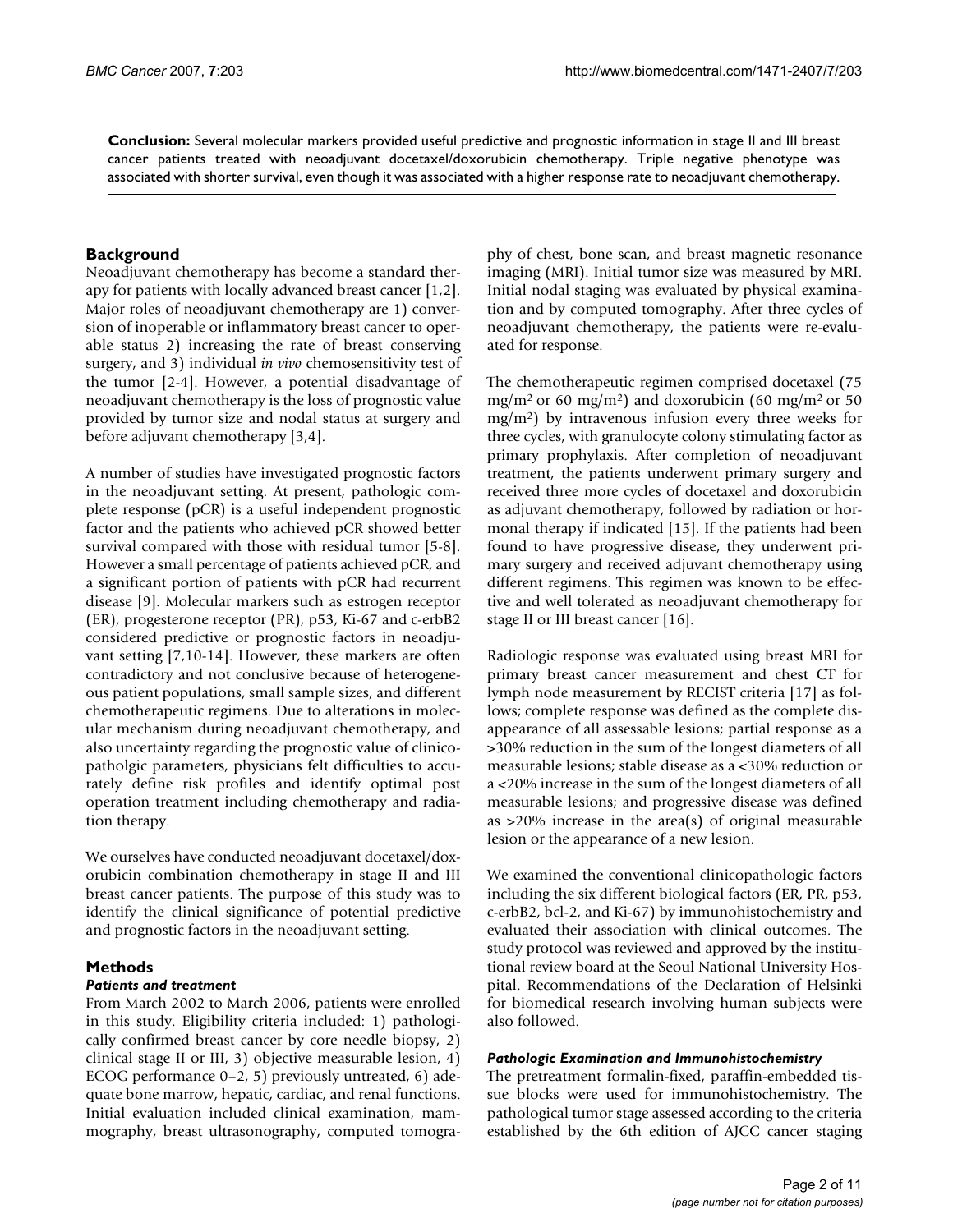manual [18], the grade of the tumor according to the Scarff-Bloom-Richardson classification modified by Elston and Ellis [19]. The pathologic complete response (pCR) was defined as complete disappearance of invasive carcinoma in both breast and axillary lymph nodes after three cycles of chemotherapy. Residual ductal carcinoma *in-situ* was included in the pCR category.

ER, PR, c-erbB2, p53, bcl-2, and Ki-67 expressions were evaluated by the avidin-biotin complex immunohistochemical technique [20]. Tissue sections (4-μm thickness) from paraffin-embedded tissue blocks were cut, deparaffinized in xylene, rehydrated with graded ethanol, and immersed in Tris-buffered saline. After an antigenretrieval process, primary antibodies were used as previously described [21]. The companies that supplied the primary antibodies and the dilution factors used were; ER (Dako Corporation, Carpinteria, CA, USA; 1:50), PR (Dako Corporation; 1:50), c-erbB2 (Novocastra Laboratories Ltd., New Castle-Upon-Tyne, U.K.; 1:200), p53 (Dako Corporation; 1:1200), bcl-2 (Dako Corporation; 1:50), and Ki-67 (Dako Corporation; 1:800). All primary antibodies were mouse monoclonal antibodies. Biotinylated anti-mouse antibody was used as secondary antibody and streptavidin horseradish peroxidase (Zymed laboratories, San Francisco, CA, USA) methods were used.

A cut-off value of 10% or more positively stained nuclei in ten high-power fields was used to define ER and PR positivity. C-erbB2 scores of 0, 1 and 2 were considered negative, and a score of 3 was considered positive [22]. In the current study, we did not have FISH information available on the majority of c-erbB2 positive patients. Ki-67 with  $\leq$ 5% and p53 with <25% were considered as low expression. Triple negative subtype was defined as ER negative, PR negative, and c-erbB2 negative, regardless of the expression of EGFR or basal cytokeratins.

# *Statistical analysis*

The significance of the difference in the response rate among different groups was calculated using the Chisquared test and Fisher's exact test, where appropriate. Multivariate analyses were carried out using the Cox proportional hazard regression models. Relapse free survival (RFS) was determined as the interval between the initiation of neoadjuvant chemotherapy and the date when disease relapse or progression was first documented or the date of death from any cause. Overall survival (OS) was measured from the date of neoadjuvant chemotherapy initiation to the date of death. Survival comparisons between different groups were made using the log-rank tests. All values were two sided and statistical significance was defined as *p* < 0.05. SPSS version 12.0 software (SPSS, Inc., Chicago, IL, USA) was used for all statistical analyses.

# **Results**

# *Patient Characteristics and efficacy*

A total of 145 patients with a median age of 45 (range 25– 69) were evaluated in this study. The clinical characteristics of the patients are summarized in Table 1. Most of the patients (84.1%) were clinical stage III at the time of initial diagnosis and eighteen patients (12.4%) had inflammatory breast cancers. The median tumor size was 5 cm which is relatively large for Asian woman who have small breast. The breast conserving surgery rate was 35.9%. The overall radiologic response rate (RR) was 68.9% including 7 complete response (4.8%) and 93 partial response (64.1%) (Table 2). All 7 radiologic complete responder showed pCR and four patients who showed radiologic residual lesion were turned out to pCR. Consequently, eleven patients (7.6%) achieved a pCR (Table 2).

Of 145 patients, 138 patients including patients with pCR received three more cycles of docetaxel and doxorubicin as planned adjuvant chemotherapy. Three patients who showed progressive disease and 4 patients who were unacceptable to docetaxel received different adjuvant chemotherapy using FAC (5-fluorouracil, doxorubicin, cyclophosphamide), AC (doxorubicin, cyclophosphamide) or CMF (cyclophosphamide, methotrexate, 5-fluorouracil) after curative surgery.

Median follow-up duration was 18.6 months. Estimated one and three year relapse free survival rates were 88.7% and 56.5%, respectively. Estimated one and three year overall survival rates were 97.5% and 71.6% respectively.

# *Correlation between clinicopathological variables and response rate*

Potential traditional predictive factors (age, performance, stage, nuclear grade, histologic grade, ER, PR, p53, cerbB2, bcl-2 and Ki-67) were analyzed. Table 3 compares radiologic RR and predictive factors. pCR was correlated with radiologic RR ( $p = 0.018$ ). pCR and radiologic RR according to ER/PR/c-erbB2 are summarized in Table 4. Patients with triple negative breast cancer showed higher RR (83.0% in triple negative *vs*. 62.2% in non-triple negative,  $p = 0.012$ ).

# *Correlation between clinicopathological variables and survival*

The results of univariate analyses for RFS and OS were shown in Table 5. Responding to neoadjuvant chemotherapy did not affect RFS or OS. Among the parameters investigated, low histologic grade, positive ER, positive PR, positive bcl-2 and low level of Ki-67 were associated with prolonged RFS in univariate analysis. In addition, positive ER and positive bcl-2 were associated with prolonged overall survival (OS) in univariate analysis. In terms of stage, initial clinical stage reflects RFS and OS more pre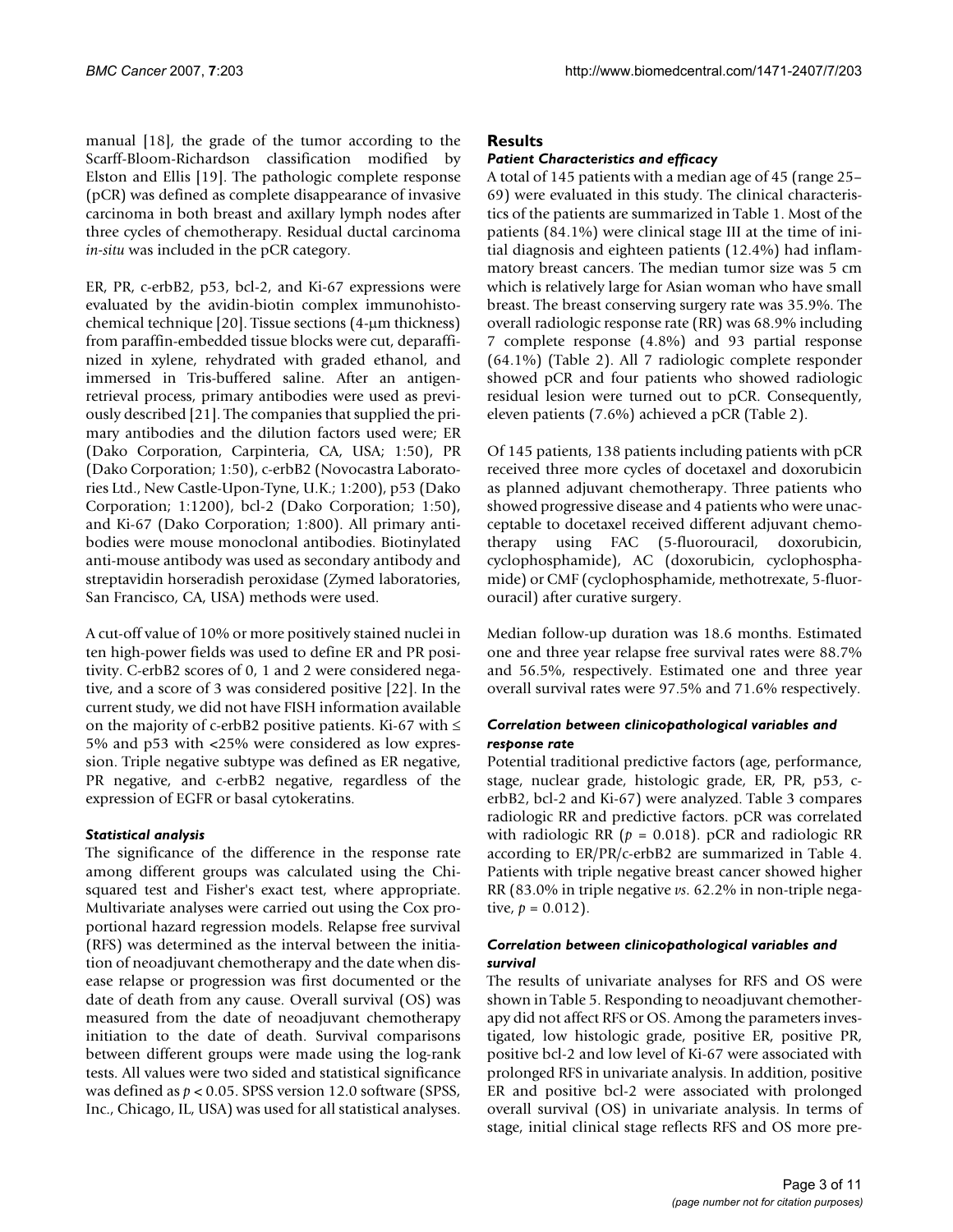**Table 1: Clinical characteristics of 145 patients**

| Characteristics            | No. of Pt (%)              |  |  |
|----------------------------|----------------------------|--|--|
| Median age (range)         | 45 (range 25-69)           |  |  |
| Age < 50                   | 102(70.3)                  |  |  |
| Age $\geq 50$              | 43 (29.7)                  |  |  |
| Performance status         |                            |  |  |
| ECOG <sub>0-1</sub>        | 139 (95.9)                 |  |  |
| ECOG <sub>2</sub>          | 6(4.1)                     |  |  |
| Pathologic characteristics |                            |  |  |
| Invasive ductal carcinoma  | 137 (94.5)                 |  |  |
| Others                     | 8(5.5)                     |  |  |
| Initial clinical stage     |                            |  |  |
| <b>IIA</b>                 | 2(1.4)                     |  |  |
| IIB                        | 21(14.5)                   |  |  |
| <b>IIIA</b>                | 70 (48.3)                  |  |  |
| <b>IIIB</b>                | 34 (23.4)                  |  |  |
| IIIC                       | 18(12.4)                   |  |  |
| Median tumor size          | 5.0 cm (range 1.2-12.0 cm) |  |  |
| Inflammatory breast cancer |                            |  |  |
| Yes                        | 18(12.4)                   |  |  |
| No                         | 127 (87.6)                 |  |  |
| Type of surgery            |                            |  |  |
| Breast conserving          | 52 (35.9)                  |  |  |
| Mastectomy                 | 93 (64.1)                  |  |  |
| Adjuvant hormonal therapy  |                            |  |  |
| Yes                        | 63 (43.4)                  |  |  |
| No                         | 82 (56.6)                  |  |  |
| Radiation therapy          |                            |  |  |
| Yes                        | 128(88.3)                  |  |  |
| No                         | 17(11.7)                   |  |  |

ECOG, Eastern Cooperative Oncology Group.

cisely than pathologic stage. Kaplan-Meier plots (Figure 1) show the survival curve according to clinical and pathologic stage.

We also performed multivariate analysis (Table 6). Cox proportional hazard regression analysis for OS included statistically significant variables (initial clinical stage, ER, bcl-2, and triple negative). In multivariate analysis, initial clinical stage was the only significant independent prognostic factor to impact on OS (hazard ratio 3.597, *p* = 0.044).

**Table 2: Radiologic and pathologic response after docetaxel plus doxorubicin neoadjuvant chemotherapy**

| Response                     | No. of Pts (%) |
|------------------------------|----------------|
| Radiologic response          |                |
| Complete response            | 7(4.8)         |
| Partial response             | 93 (64.1)      |
| Stable disease               | 42 (29.0)      |
| Progressive disease          | 3(2.1)         |
| Pathologic complete response |                |
| Yes                          | 11(7.6)        |
| No                           | 134 (92.4)     |

### *Clinical significance of triple negative breast cancer*

Forty seven patients (32.4%) of the 145 were triple negative breast cancer. Clinicopathologic variables according to triple negative are summarized in Table 7. Triple negative breast cancer patients showed statistically higher nuclear grade, and lower bcl-2 positive rate than non-triple negative breast cancer patients. A trend for high levels of Ki-67 was also observed in triple negative, although it did not reach statistical significance (*p* = 0.053). The pCR rate and clinical RR in triple negative were significantly higher ( $p = 0.005$ ,  $p = 0.012$ , respectively). However, RFS and OS were significantly short in triple negative breast cancer patients ( $p < 0.001$ ,  $p = 0.021$ , respectively). RFS and OS survival curves for triple negative and non-triple negative are shown in Figure 2. Because c-erbB2 positivity by immunohistochemistry was unclear, we conducted a second analysis considering 2+ as c-erbB2 positive. Using this definition of triple negative, the results were similar.

## **Discussion**

The clinical course of breast cancer patients treated with neoadjuvant chemotherapy remains difficult to predict, because histologically homogeneous breast cancers vary in response to therapy and have divergent outcomes [23].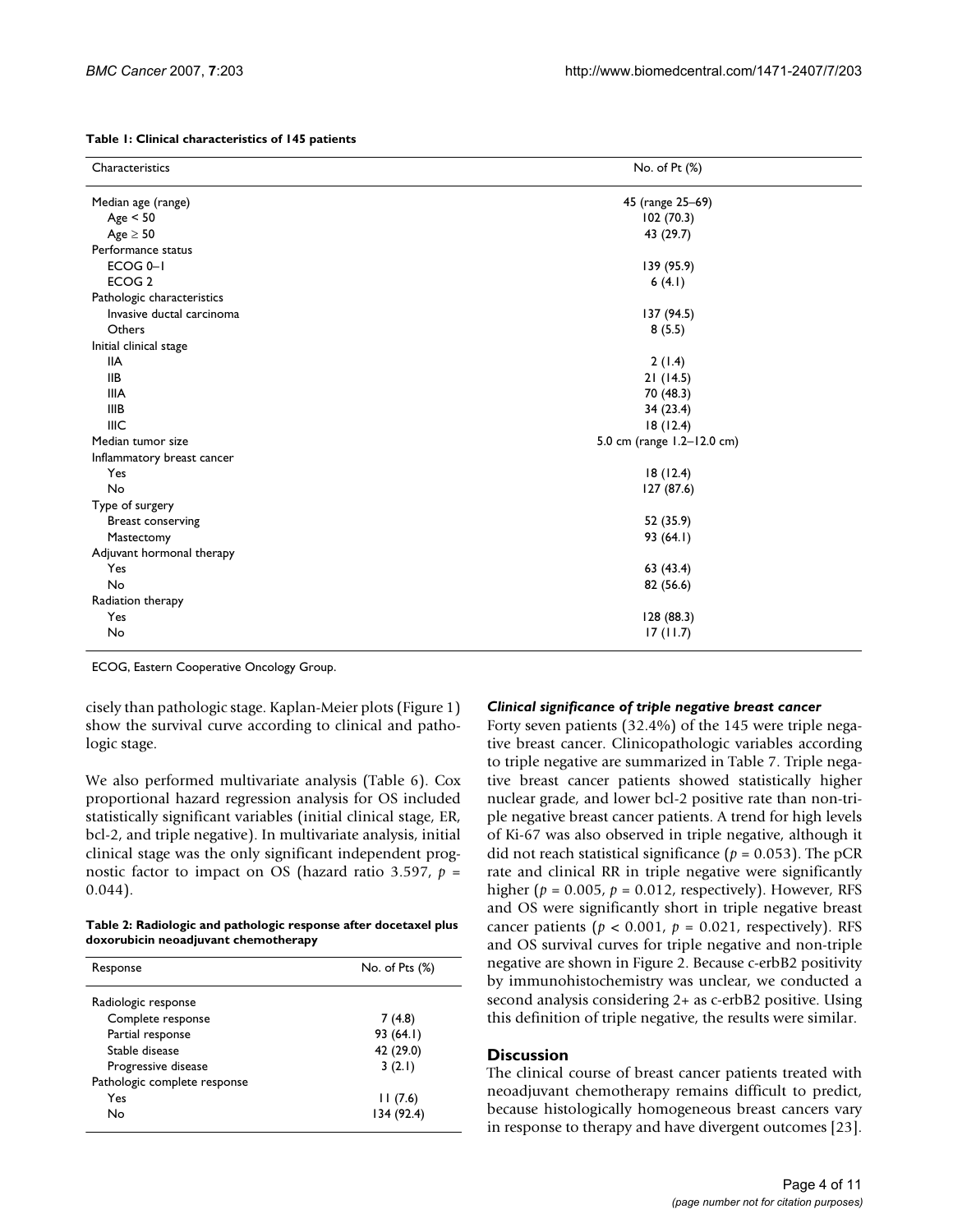| Variables              |                                          | No. of Pts            | Responders (RR %)       | $p$ -value* |
|------------------------|------------------------------------------|-----------------------|-------------------------|-------------|
| Age                    | < 50<br>$\geq 50$                        | 102<br>43             | 69 (67.6)<br>31(72.1)   | 0.597       |
| Performance            | ECOG <sub>0-1</sub><br>ECOG <sub>2</sub> | 139<br>6              | 95 (68.3)<br>5(83.3)    | 0.666       |
| Initial clinical stage | IIA, IIB, IIIA<br>IIIB, IIIC             | 93<br>52              | 64 (68.8)<br>36 (69.2)  | 0.959       |
| pCR                    | No<br>Yes                                | 134<br>$\mathbf{H}$   | 89 (66.4)<br>11 (100.0) | 0.018       |
| Nuclear grade          | I, II                                    | 41                    | 22(53.7)                | 0.069       |
|                        | III<br>Unknown                           | 87<br>17              | 61(70.1)                |             |
| Histologic grade       | I, II<br>III                             | 39<br>82              | 24(61.5)<br>53 (64.6)   | 0.741       |
| ER                     | Unknown<br>Positive                      | 24<br>64              | 41(64.1)                | 0.257       |
| <b>PR</b>              | Negative<br>Positive                     | 81<br>44              | 59 (72.8)<br>28 (63.6)  | 0.360       |
| bcl-2                  | Negative<br>Positive                     | 0 <br>63              | 72(71.3)<br>45(71.4)    | 0.749       |
|                        | Negative<br>Unknown                      | 74<br>8               | 51 (68.9)               |             |
| Ki-67                  | Low expression#                          | 56<br>85              | 34 (60.7)               | 0.066       |
|                        | High expression<br>Unknown               | $\overline{4}$        | 64 (75.3)               |             |
| p53                    | Low expression#<br>High expression       | 67<br>76              | 43 (64.2)<br>56 (73.7)  | 0.219       |
| c-erbB2                | Unknown<br>$0/+/++$                      | $\overline{2}$<br>107 | 76 (71.0)               | 0.368       |
| Triple negative        | $^{+++}$<br>No                           | 38<br>98              | 24(63.2)<br>61(62.2)    | 0.012       |
|                        | Yes                                      | 47                    | 39 (83.0)               |             |

#### **Table 3: Correlation between clinicopathological variables and radiologic response rate**

RR, response rate; pCR, pathologic complete response; ER, estrogen receptor; PR, progesterone receptor.

\*based on Pearson's  $\chi^2$  test (using Fisher's exact test if N  $\leq$  5).

#Ki-67 with ≤ 5% and p53 with <25% were considered as low expression.

As a result, many researchers have tried to identify prognostic factors in order to give optimal individualized therapy in locally advanced breast cancer, as well as in early breast cancer. Currently, pCR is the most powerful prognostic factor for prolonged survival in neoadjuvant chemotherapy [3,5,6,24]. However, a significant proportion of patients with pCR have recurrent diseases [9]. Moreover, the prognostic factors for patients receiving neoadjuvant chemotherapy differ from those for patients who receive adjuvant or palliative chemotherapy, because pathologic parameters including tumor size and nodal status are changed by neoadjuvant chemotherapy [3]. Hence we tried to determine the additional predictive and prognostic markers for early relapse other than pCR in neoadjuvant setting.

|  | Table 4: Pathologic complete response and radiologic response rate according to ER/PR/c-erbB2 |  |
|--|-----------------------------------------------------------------------------------------------|--|
|--|-----------------------------------------------------------------------------------------------|--|

|           |          | No. of Pts | $pCR (N = 11)$    | b-value | Radiologic Response (RR %) | p-value |
|-----------|----------|------------|-------------------|---------|----------------------------|---------|
| Variables |          |            | No. of Pts $(\%)$ |         | No. of Pts $(\%)$          |         |
| ER        | Positive | 64         | 1(1.6)            | 0.023   | 41 $(64.1)$                | 0.257   |
|           | Negative | 81         | 10(12.3)          |         | 59 (72.8)                  |         |
| <b>PR</b> | Positive | 44         | (2.3)             | 0.173   | 28(63.6)                   | 0.360   |
|           | Negative | 101        | 10(9.9)           |         | 72(71.3)                   |         |
| c-erbB2   | $0/+/++$ | 107        | 9(8.4)            | 0.728   | 76 (71.0)                  | 0.368   |
|           | $^{+++}$ | 38         | 2(5.3)            |         | 24(63.2)                   |         |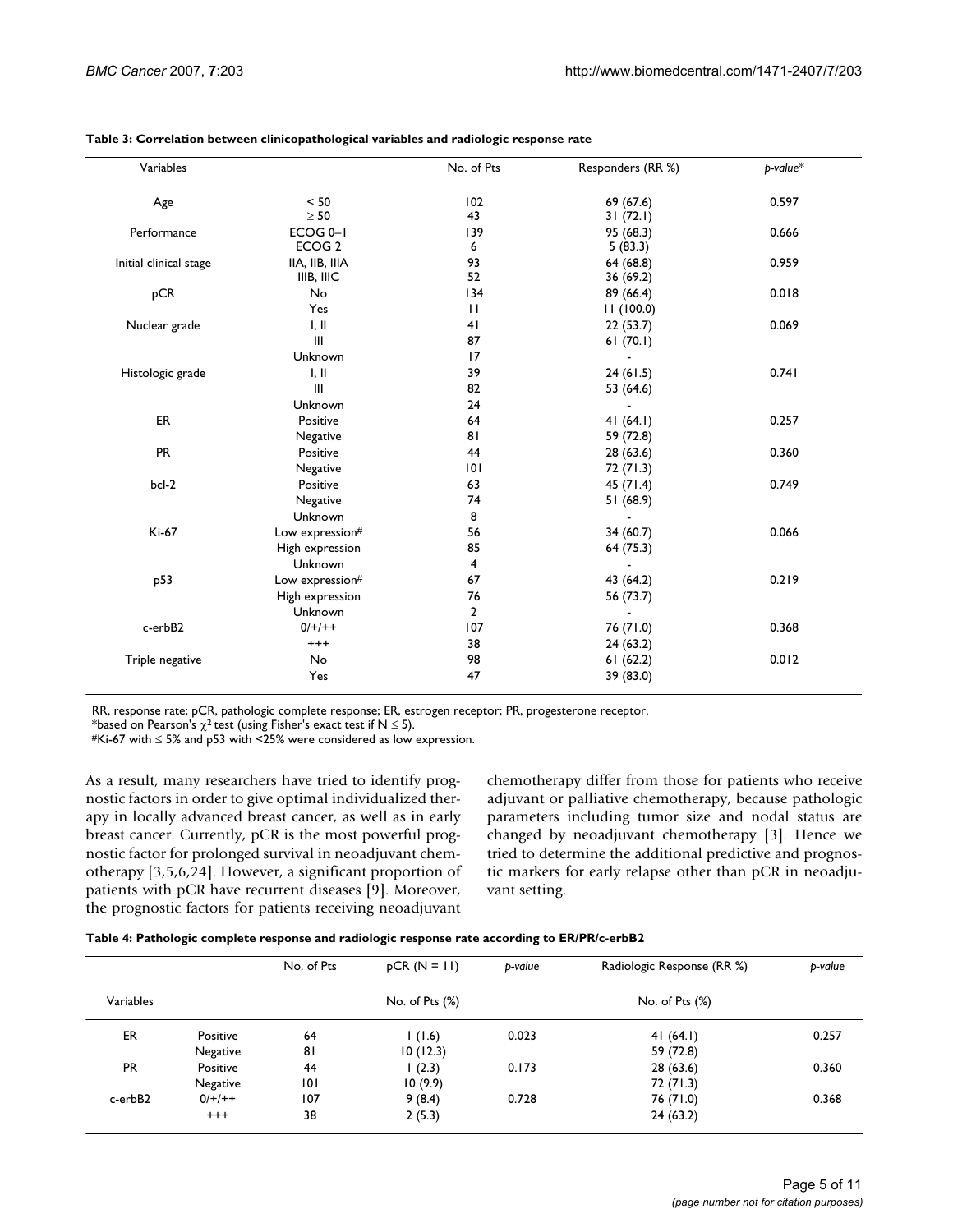

Kaplan-Meier analyses of survival according to clinical and pathologic stages.

In the present study, we found that a triple negative phenotype was a predictive marker for response in neoadjuvant docetaxel and doxorubicin chemotherapy. In addition, initial clinical stage, hormone receptor, histologic grade, bcl-2 and Ki-67 were all associated with RFS. In other published studies using non-anthracycline based chemoendocrine agents [11], it was reported that positive ER, absence of c-erbB2 and decrease in Ki-67 were associated with a good clinical response. Overexpression of p53 was also reported to be associated with a lower response rate to anthracycline based neoadjuvant chemotherapy [13,14,25] and to be an independent factor for poor survival [14,25]. In our results, overexpression of p53 failed to show clinical significance in neoadjuvant setting. However, p53 mutation which was associated with response to neoadjuvant chemotherapy [13] was not in agreement with p53 overexpression measured by quantitative immunohistochemistry. Additional mutational study of p53 is needed to clarify correlation between p53 and clinical outcomes. The predictive or prognostic value of bcl-2,

apoptosis regulatory protein, remains controversial in neoadjuvant setting. In one study, higher bcl-2 expression was predictive for pCR [26], while other studies did not find any correlation between bcl-2 expression and clinical response [25,27]. Traditional prognostic makers such as nodal stage [28] and c-erbB2 [10,11] showed no prognostic value in our result. Relatively short follow up period of 18.6 months might partially explain this. As yet, these biologic markers are inconclusive, owing to heterogeneous chemotherapeutic regimens and the small sample size of extant studies. More studies should be carried out, to identify more precisely the prognostic markers in the neoadjuvant setting.

In our results, pCR which is considered to be the most powerful prognostic factor did not show significant prognostic value. Possible explanations for the weakened prognostic power of pCR are the relatively lower rate of pCR (7.6%), the short course of neoadjuvant chemotherapy, and the short duration of follow up (18.6 months).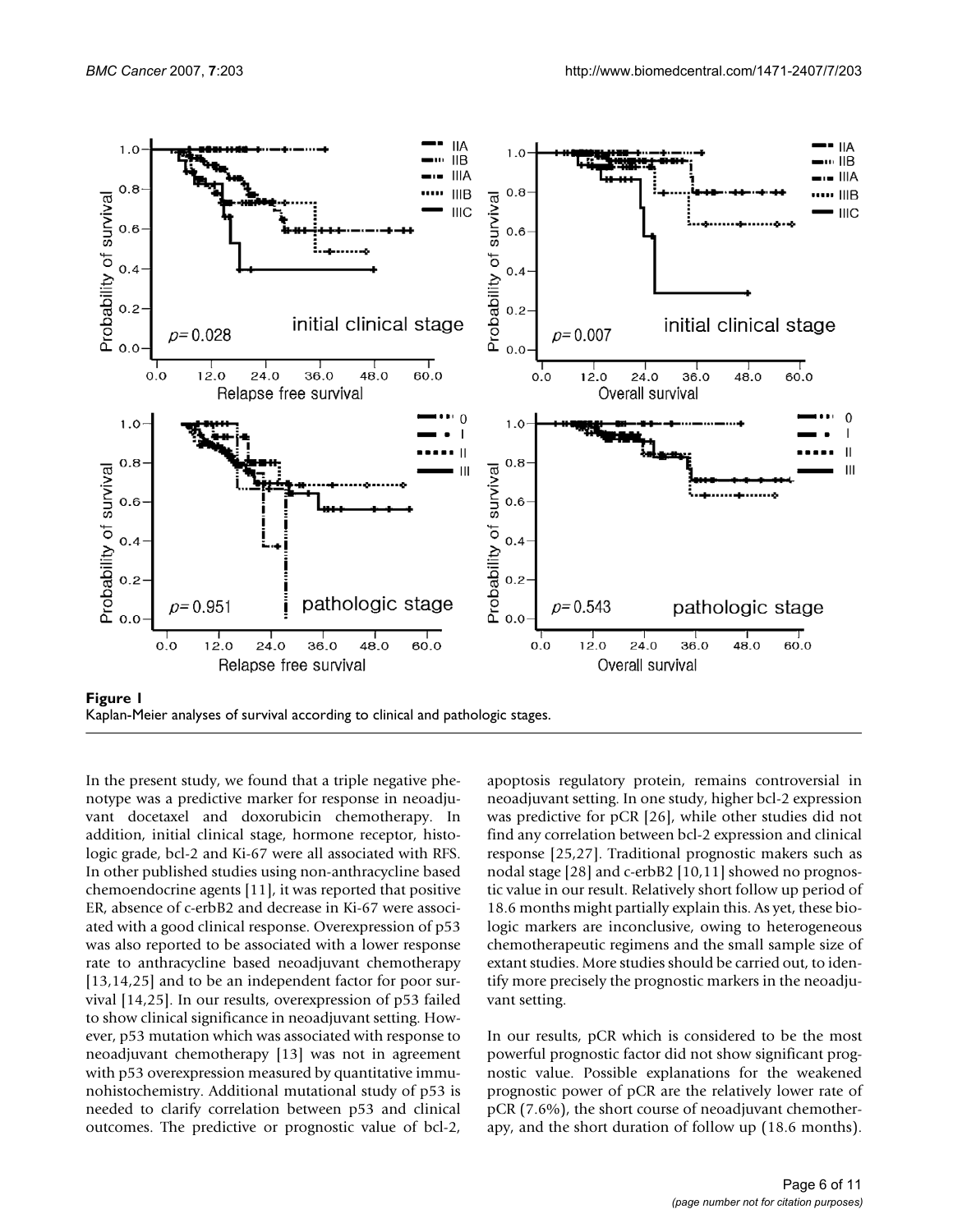|                        |                     |              | <b>RFS</b>              |         | OS                      |         |
|------------------------|---------------------|--------------|-------------------------|---------|-------------------------|---------|
| Variables              |                     | No. of Pt    | HR* (95% CI)            | b-value | HR* (95% CI)            | b-value |
| Age                    | $50$                | 102          |                         | 0.317   |                         | 0.283   |
|                        | $\geq 50$           | 43           | $1.476(0.688 - 3.166)$  |         | $1.831(0.606 - 5.533)$  |         |
| Performance            | ECOG <sub>0-1</sub> | 139          |                         | 0.686   |                         | 0.888   |
|                        | ECOG <sub>2</sub>   | 6            | $1.349(0.316 - 5.756)$  |         | $1.160(0.148 - 9.073)$  |         |
| Initial clinical stage | IIA, IIB, IIIA      | 93           |                         | 0.017   |                         | 0.010   |
|                        | IIIB, IIIC          | 52           | 2.370 (1.116-4.815)     |         | 4.764 (1.462-15.525)    |         |
| pCR                    | No                  | 134          |                         | 0.817   | NA#                     | NA#     |
|                        | Yes                 | $\mathbf{H}$ | 1.186 (0.281-5.005)     |         |                         |         |
| Pathologic stage       | pCR~IIIA            | 113          |                         | 0.288   |                         | 0.086   |
|                        | IIIB, IIIC          | 32           | $1.525(0.700 - 3.319)$  |         | 2.608 (0.874-7.786)     |         |
| Pathologic N stage     | N <sub>0</sub>      | 42           |                         | 0.636   |                         | 0.566   |
|                        | $N1-3$              | 103          | $0.828(0.378 - 1.812)$  |         | 1.558 (0.342-7.099)     |         |
| Radiologic response    | Responder           | 100          |                         | 0.515   |                         | 0.683   |
|                        | Non-responder       | 45           | $0.776$ (0.361-1.665)   |         | $1.258(0.419 - 3.775)$  |         |
| Nuclear grade          | I, II               | 41           |                         | 0.151   |                         | 0.141   |
|                        | III                 | 87           | $1.894(0.792 - 4.532)$  |         | 2.689 (0.722-10.023)    |         |
| Histologic grade       | I, II               | 39           |                         | 0.020   |                         | 0.132   |
|                        | $\mathbf{III}$      | 82           | 4.159 (1.248-13.865)    |         | 4.820 (0.621-32.387)    |         |
| ER.                    | Positive            | 64           |                         | 0.001   |                         | 0.028   |
|                        | Negative            | 81           | $5.410(2.073 - 14.119)$ |         | 9.921 (1.289-76.349)    |         |
| <b>PR</b>              | Positive            | 44           |                         | 0.005   |                         | 0.166   |
|                        | Negative            | 0            | 7.778 (1.851-32.673)    |         | 4.278 (0.547-33.476)    |         |
| bcl-2                  | Positive            | 63           |                         | 0.034   |                         | 0.046   |
|                        | Negative            | 74           | 2.351 (1.068-5.175)     |         | 4.705 (1.030-21.490)    |         |
| <b>Ki-67</b>           | Low expression      | 56           |                         | 0.038   |                         | 0.082   |
|                        | High expression     | 85           | 2.357 (1.050-5.287)     |         | $3.263(0.861 - 12.363)$ |         |
| p53                    | Low expression      | 67           |                         | 0.869   |                         | 0.670   |
|                        | High expression     | 76           | $1.063(0.515 - 2.193)$  |         | $1.281(0.410-3.998)$    |         |
| c-erbB2                | $0/+/++$            | 107          |                         | 0.242   |                         | 0.678   |
|                        | $^{+++}$            | 38           | $1.555(0.742 - 3.255)$  |         | 1.273 (0.408-3.973)     |         |
| Triple negative        | No                  | 98           |                         | 0.002   |                         | 0.029   |
|                        | Yes                 | 47           | 3.148 (1.539-6.441)     |         | 3.430 (1.133-10.378)    |         |

#### **Table 5: Correlation between clinicopathological variables and survival-univariate analysis**

RFS, relapse free survival; OS, overall survival; HR, hazard ratio; CI, confidence interval.

\*Hazard ratio was calculated by Cox's proportional hazard model. If the hazard ratio is greater than 1, the hazard ratio can be thought of as the average increased risk of relapse or dying at any point in time compared with the reference group (described upper line). #NA: Not available due to all censored in pCR.

We conducted only three cycles of neoadjuvant chemotherapy, while other neoadjuvant regimens have been based on four to six cycles, and have shown higher pCR rates (8–26%) than our own study [24,29,30].

Optimal treatment after neoadjuvant chemotherapy remains still uncertain [31]. Unlike early breast cancer, it is not yet clear whether adjuvant therapy should be conducted according to initial clinical stage or post operative pathologic stage. In our homogeneous patient population, initial clinical stage was an independent prognostic factor for survival, while pathologic stage failed to reflect ultimate survival. This result was obtained by using accurate staging work up modalities, including breast MRI and chest computed tomography. In contrast, Carey et al [32] analyzed 135 patients with median follow up of 5 years

and reported that pathologic stage after neoadjuvant chemotherapy was useful for predicting survival. Chollet et al [33] also reported prognostic value of residual tumor size and nodal status after neoadjuvant chemotherapy with median follow up of 9.3 year. However, despite short duration of follow up, our results showed statistical superiority of initial clinical stage in predicting survival. This result might give us useful information when determining post operative adjuvant therapy.

Triple negative breast cancer has been reported as being associated with a poor clinical outcome in early breast cancer [34,35]. In locally advanced breast cancer, there are limited data about response to chemotherapy and survival. In the present study, we found that triple negative breast cancer responded to neoadjuvant chemotherapy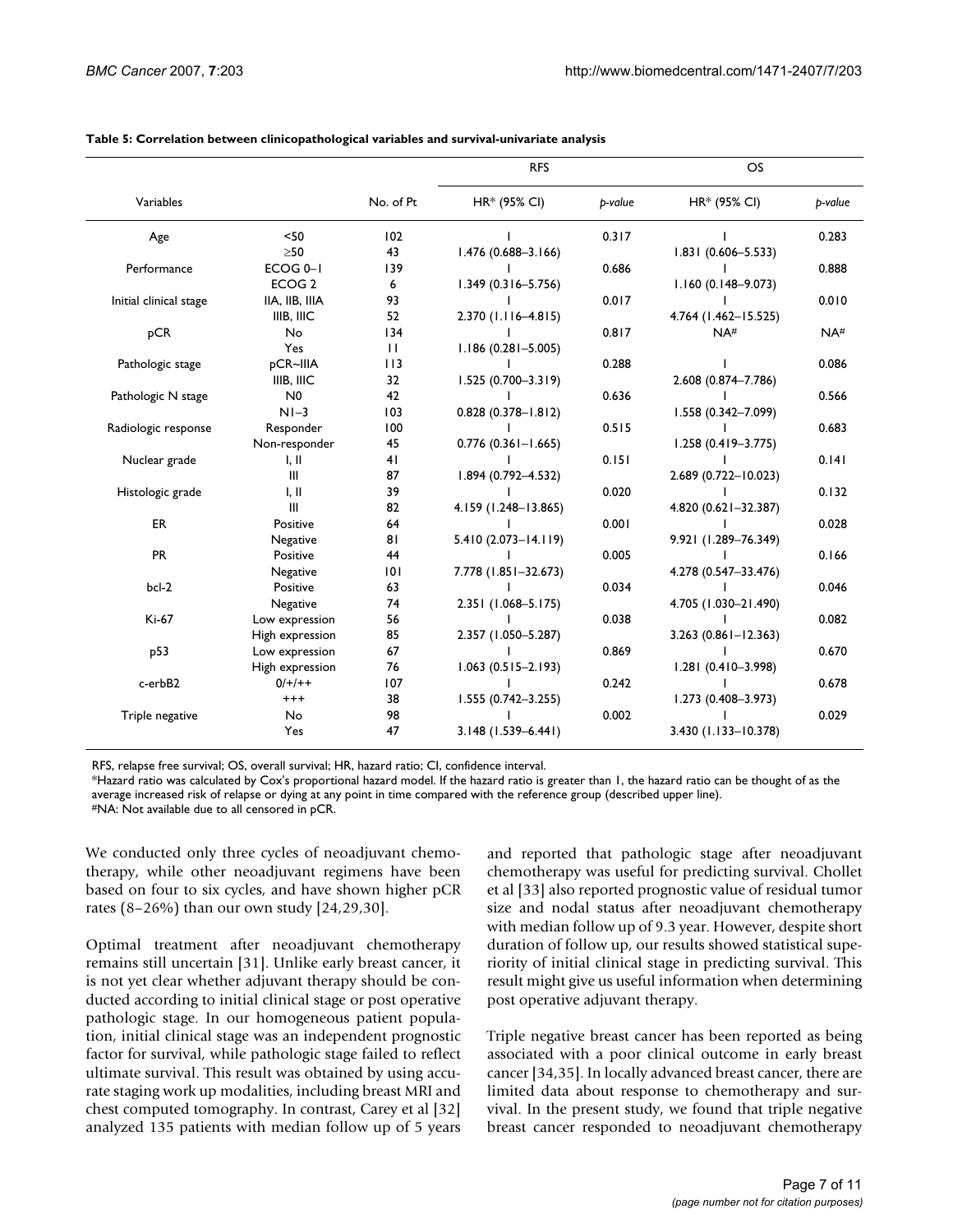| Variables              | ΗR    | 95% CI           | p-value |
|------------------------|-------|------------------|---------|
| Initial clinical stage | 3.597 | $1.037 - 12.480$ | 0.044   |
| ER                     | 3.329 | 0.296-37.454     | 0.330   |
| $bcI-2$                | 3.027 | $0.557 - 16.437$ | 0.200   |
| Triple negative        | 1.847 | $0.492 - 6.935$  | 0.364   |

#### **Table 6: Multivariate Cox regression analyses for the factors associated with overall survival**

initially but then relapsed rapidly. Generally, tumor responsiveness to chemotherapy is believed to be associated with a longer survival. However, in triple negative phenotype, tumor responsiveness did not affect prolonged survival. In contrast, non-triple negative breast cancer did not show a marked response but progressed rather slowly. This paradoxical feature is consistent with other studies conducted in basal-like breast cancer, which was identified using gene expression profiling [36,37]. In the present study, we did not conduct gene expression profiling and hierachial cluster analysis. However, it is known that 80–90% of triple negative breast cancers by immunohistochemistry are basal-like subtypes by gene expression profiling [35] and have a similar clinical behavior, in addition [38,39]. It is notable that we were able to obtain useful predictive and prognostic information by simple immunohistochemistry without high cost.

It is not yet certain whether the poor prognosis of triple negative breast cancer is due to its aggressive feature or because of lack of targeted therapy, including adjuvant hormonal therapy and c-erbB2 targeted agents. We hypothesized that triple negative breast cancer itself seems to reflect more aggressive tumor biology and growth rate potential with high expression of Ki-67. Our data suggest that patients with triple negative breast cancer should be candidates for clinical trials to determine additional agents including antiangiogenic agents.

# **Conclusion**

Several molecular markers play a role as predictive and prognostic factors in stage II and III breast cancer patients receiving neoadjuvant chemotherapy. We also confirmed the usefulness of initial clinical stage, as a predictor of survival. We found that triple negative phenotype was associated with shorter survival, even though it was associated with a higher response rate to neoadjuvant chemotherapy. These results might assist in identifying and understanding the importance of clinically useful markers in the neoadjuvant setting, and help to optimize treatments.



cancer **Figure 2** Kaplan-Meier analyses of (A) relapse free and (B) overall survival according to triple negative and non-triple negative breast Kaplan-Meier analyses of (A) relapse free and (B) overall survival according to triple negative and non-triple negative breast cancer.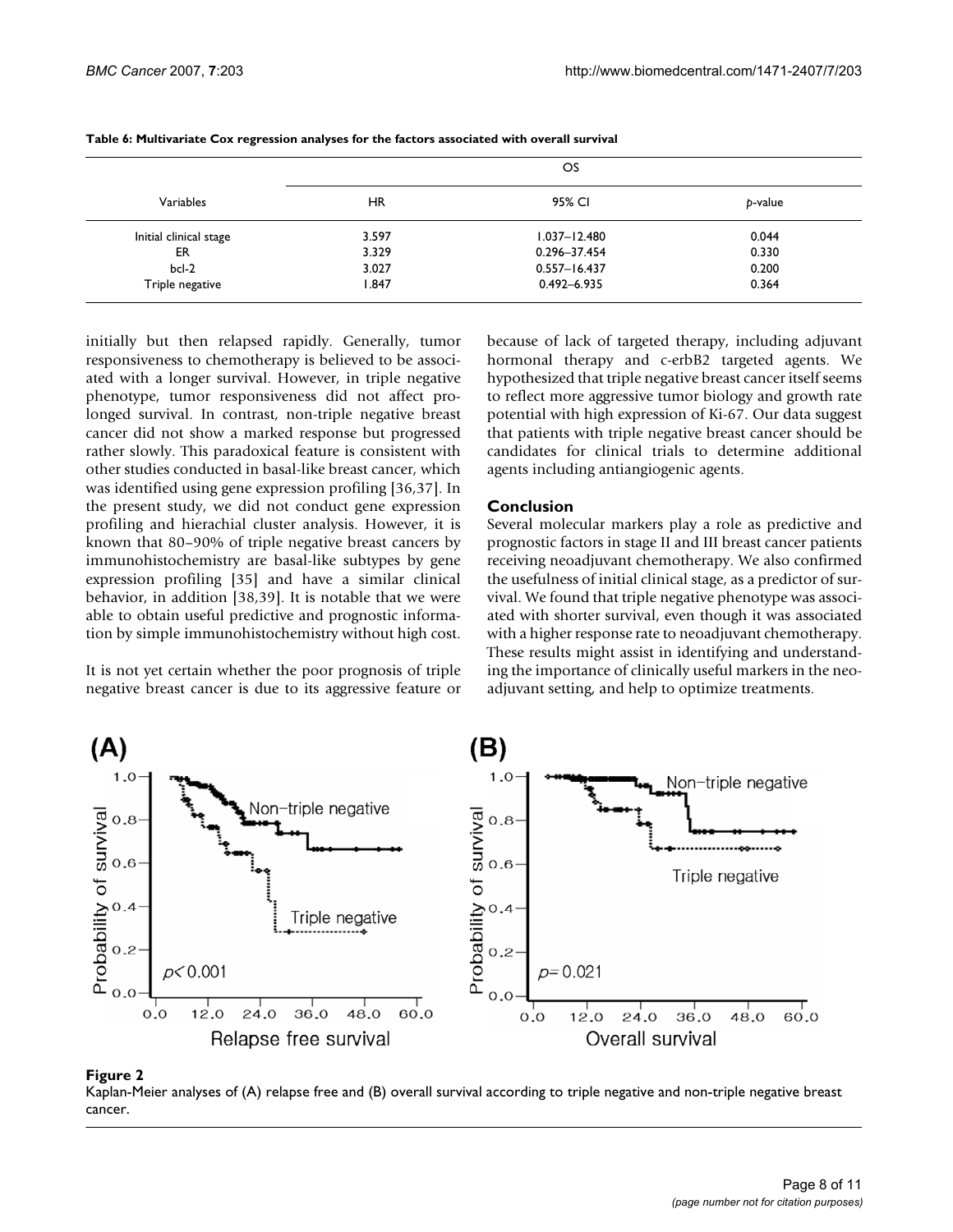|                            |                           | No. of Pts   | Triple negative $(N = 47)$ | Non-triple negative $(N = 98)$ | $b$ -value $*$ |
|----------------------------|---------------------------|--------------|----------------------------|--------------------------------|----------------|
| Variables                  |                           |              | No. of Pts (%)             | No. of Pts (%)                 |                |
| Age                        | < 50                      | 102          | 33 (70.2)                  | 69 (70.4)                      | 0.981          |
|                            | $\geq 50$                 | 43           | 14(29.8)                   | 29 (29.6)                      |                |
| Performance                | ECOG <sub>0-1</sub>       | 139          | 45 (95.7)                  | 94 (95.9)                      | 0.961          |
|                            | ECOG <sub>2</sub>         | 6            | 2(4.3)                     | 4(4.1)                         |                |
| Initial clinical stage     | IIA, IIB, IIIA            | 93           | 27(57.4)                   | 66 (67.3)                      | 0.245          |
|                            | IIIB. IIIC                | 52           | 20 (42.6)                  | 32 (32.7)                      |                |
| Inflammatory breast cancer | Yes                       | 18           | 4(8.5)                     | 14(14.3)                       | 0.425          |
|                            | No                        | 127          | 43 (91.5)                  | 84 (85.7)                      |                |
| Radiologic response        | Responder                 | 100          | 39 (83.0)                  | 61(62.2)                       | 0.012          |
|                            | Non-responder             | 45           | 8(17.0)                    | 37 (37.8)                      |                |
| pCR                        | No                        | 134          | 39 (83.0)                  | 95 (96.9)                      | 0.005          |
|                            | Yes                       | $\mathbf{H}$ | 8(17.0)                    | 3(3.1)                         |                |
| Adjuvant hormonal therapy  | Yes                       | 63           | 0(0.0)                     | 63(64.3)                       | < 0.001        |
|                            | No                        | 82           | 47(100.0)                  | 35 (35.7)                      |                |
| Radiation therapy          | Yes                       | 128          | 41 (87.2)                  | 87 (88.8)                      | 0.787          |
|                            | No                        | 17           | 6(12.8)                    | 11(11.2)                       |                |
| Nuclear grade              | $\mathsf{I}, \mathsf{II}$ | 41           | 3(8.1)                     | 38 (41.8)                      | < 0.001        |
|                            | III                       | 87           | 34(91.9)                   | 53 (58.2)                      |                |
| Histologic grade           | $\mathsf{I}, \mathsf{II}$ | 39           | 7(20.0)                    | 32 (37.2)                      | 0.066          |
|                            | III                       | 82           | 28 (80.0)                  | 54 (62.8)                      |                |
| $bcI-2$                    | Positive                  | 63           | 14(31.8)                   | 49 (52.7)                      | 0.022          |
|                            | Negative                  | 74           | 30(68.2)                   | 44 (47.3)                      |                |
| Ki-67                      | Low expression            | 56           | 13(28.3)                   | 43 (45.3)                      | 0.053          |
|                            | High expression           | 85           | 33(71.7)                   | 52 (54.7)                      |                |
| p53                        | Low expression            | 67           | 22(46.8)                   | 45 (46.9)                      | 0.994          |
|                            | High expression           | 76           | 25(53.2)                   | 51(53.1)                       |                |

### **Table 7: Clinicopathologic characteristics according to triple negative and non-triple negative breast cancer**

\*based on Pearson's  $\chi^2$  test (using Fisher's exact test if N  $\leq$  5)

# **Competing interests**

The author(s) declare that they have no competing interests.

# **Authors' contributions**

BK collected the data, performed the statistical analysis and drafted the manuscript. SAI designed the concept of this study, performed the statistical analysis with interpretation and approved the final manuscript. HJK collected the data. DYO, JHK, SHL, DWK, TYK, DSH and YJB performed the chemotherapy for patients and revised the manuscript. EKC and SWH performed radiation therapy for patients and participated in treatment coordination. WH and DYN performed operation and treatment coordination. WKM reviewed the breast images and measured the tumor size. IAP carried out the immunoassays and pathologic examinations. All authors read and approved the final manuscript.

# **Acknowledgements**

This study was supported by a Korean Research Foundation Grant funded by the Korean Government (MOEHRD, Basic Research Promotion Fund) (KRF-2006-531-E00034), a grant from the Seoul National University Hospital Research Fund (05-800-20050148) and a grant from the Korean Health 21 R &D Project, Ministry of Health & Welfare, Republic of Korea

(03-PJ10-PG13-GD01-0002). We would like to thank our clinical research nurse Kyung-Hee Lee for her assistance of clinical trial. We thank *BioMed Proofreading* for English editing services.

## **References**

- 1. Esteva FJ, Hortobagyi GN: **[Locally advanced breast cancer.](http://www.ncbi.nlm.nih.gov/entrez/query.fcgi?cmd=Retrieve&db=PubMed&dopt=Abstract&list_uids=10363140)** *Hematol Oncol Clin North Am* 1999, **13:**457-72.
- 2. Kaufmann M, von Minckwitz G, Smith R, Valero V, Gianni L, Eiermann W, Howell A, Costa SD, Beuzeboc P, Untch M, Blohmer JU, Sinn HP, Sittek R, Souchon R, Tulusan AH, Volm T, Senn HJ: **[International](http://www.ncbi.nlm.nih.gov/entrez/query.fcgi?cmd=Retrieve&db=PubMed&dopt=Abstract&list_uids=12829681) [expert panel on the use of primary \(preoperative\) systemic](http://www.ncbi.nlm.nih.gov/entrez/query.fcgi?cmd=Retrieve&db=PubMed&dopt=Abstract&list_uids=12829681) treatment of operable breast cancer: review and recom[mendations.](http://www.ncbi.nlm.nih.gov/entrez/query.fcgi?cmd=Retrieve&db=PubMed&dopt=Abstract&list_uids=12829681)** *J Clin Oncol* 2003, **21:**2600-8.
- 3. Estevez LG, Gradishar WJ: **[Evidence-based use of neoadjuvant](http://www.ncbi.nlm.nih.gov/entrez/query.fcgi?cmd=Retrieve&db=PubMed&dopt=Abstract&list_uids=15161677) [taxane in operable and inoperable breast cancer.](http://www.ncbi.nlm.nih.gov/entrez/query.fcgi?cmd=Retrieve&db=PubMed&dopt=Abstract&list_uids=15161677)** *Clin Cancer Res* 2004, **10:**3249-61.
- 4. Shimizu C, Ando M, Kouno T, Katsumata N, Fujiwara Y: **[Current](http://www.ncbi.nlm.nih.gov/entrez/query.fcgi?cmd=Retrieve&db=PubMed&dopt=Abstract&list_uids=17202251) [Trends and Controversies over Pre-operative Chemother](http://www.ncbi.nlm.nih.gov/entrez/query.fcgi?cmd=Retrieve&db=PubMed&dopt=Abstract&list_uids=17202251)[apy for Women with Operable Breast Cancer.](http://www.ncbi.nlm.nih.gov/entrez/query.fcgi?cmd=Retrieve&db=PubMed&dopt=Abstract&list_uids=17202251)** *Jpn J Clin Oncol* 2007, **37:**1-8.
- 5. Fisher B, Bryant J, Wolmark N, Mamounas E, Brown A, Fisher ER, Wickerham DL, Begovic M, DeCillis A, Robidoux A, Margolese RG, Cruz AB Jr, Hoehn JL, Lees AW, Dimitrov NV, Bear HD: **[Effect of](http://www.ncbi.nlm.nih.gov/entrez/query.fcgi?cmd=Retrieve&db=PubMed&dopt=Abstract&list_uids=9704717) [preoperative chemotherapy on the outcome of women with](http://www.ncbi.nlm.nih.gov/entrez/query.fcgi?cmd=Retrieve&db=PubMed&dopt=Abstract&list_uids=9704717) [operable breast cancer.](http://www.ncbi.nlm.nih.gov/entrez/query.fcgi?cmd=Retrieve&db=PubMed&dopt=Abstract&list_uids=9704717)** *J Clin Oncol* 1998, **16:**2672-85.
- Kuerer HM, Newman LA, Smith TL, Ames FC, Hunt KK, Dhingra K, Theriault RL, Singh G, Binkley SM, Sneige N, Buchholz TA, Ross MI, McNeese MD, Buzdar AU, Hortobagyi GN, Singletary SE: **[Clinical](http://www.ncbi.nlm.nih.gov/entrez/query.fcgi?cmd=Retrieve&db=PubMed&dopt=Abstract&list_uids=10080586) [course of breast cancer patients with complete pathologic](http://www.ncbi.nlm.nih.gov/entrez/query.fcgi?cmd=Retrieve&db=PubMed&dopt=Abstract&list_uids=10080586) primary tumor and axillary lymph node response to doxoru[bicin-based neoadjuvant chemotherapy.](http://www.ncbi.nlm.nih.gov/entrez/query.fcgi?cmd=Retrieve&db=PubMed&dopt=Abstract&list_uids=10080586)** *J Clin Oncol* 1999, **17:**460-9.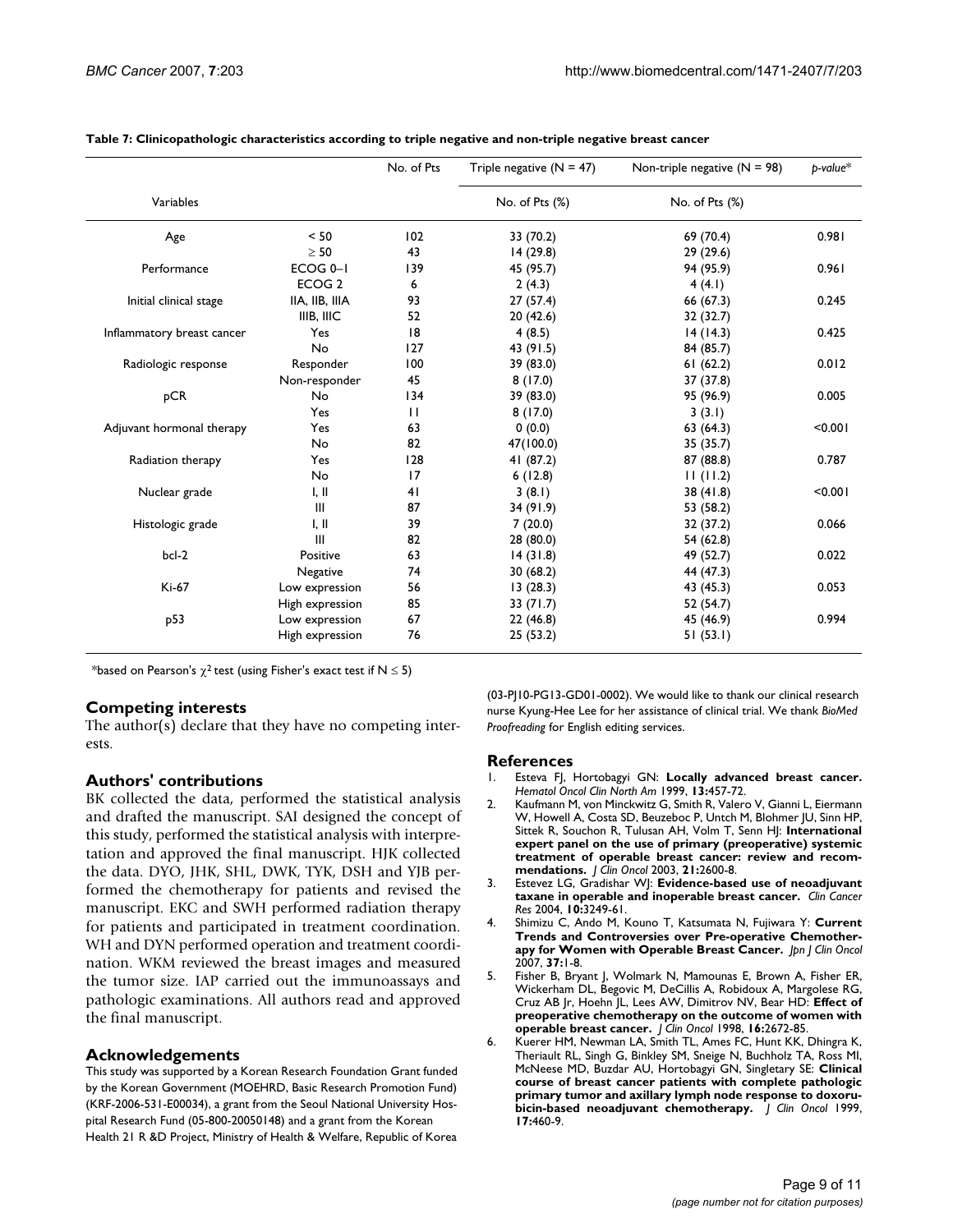- 7. Wolmark N, Wang J, Mamounas E, Bryant J, Fisher B: **[Preoperative](http://www.ncbi.nlm.nih.gov/entrez/query.fcgi?cmd=Retrieve&db=PubMed&dopt=Abstract&list_uids=11773300) [chemotherapy in patients with operable breast cancer: nine](http://www.ncbi.nlm.nih.gov/entrez/query.fcgi?cmd=Retrieve&db=PubMed&dopt=Abstract&list_uids=11773300)year results from National Surgical Adjuvant Breast and [Bowel Project B-18.](http://www.ncbi.nlm.nih.gov/entrez/query.fcgi?cmd=Retrieve&db=PubMed&dopt=Abstract&list_uids=11773300)** *J Natl Cancer Inst Monogr* 2001, **30:**96-102.
- 8. Guarneri V, Broglio K, Kau SW, Cristofanilli M, Buzdar AU, Valero V, Buchholz T, Meric F, Middleton L, Hortobagyi GN, Gonzalez-Angulo AM: **[Prognostic value of pathologic complete response after](http://www.ncbi.nlm.nih.gov/entrez/query.fcgi?cmd=Retrieve&db=PubMed&dopt=Abstract&list_uids=16505422) [primary chemotherapy in relation to hormone receptor sta](http://www.ncbi.nlm.nih.gov/entrez/query.fcgi?cmd=Retrieve&db=PubMed&dopt=Abstract&list_uids=16505422)[tus and other factors.](http://www.ncbi.nlm.nih.gov/entrez/query.fcgi?cmd=Retrieve&db=PubMed&dopt=Abstract&list_uids=16505422)** *J Clin Oncol* 2006, **24:**1037-44.
- 9. Gonzalez-Angulo AM, McGuire SE, Buchholz TA, Buchholz TA, Tucker SL, Kuerer HM, Rouzier R, Kau SW, Huang EH, Morandi P, Ocana A, Cristofanilli M, Valero V, Buzdar AU, Hortobagyi GN: **[Fac](http://www.ncbi.nlm.nih.gov/entrez/query.fcgi?cmd=Retrieve&db=PubMed&dopt=Abstract&list_uids=16192593)[tors predictive of distant metastases in patients with breast](http://www.ncbi.nlm.nih.gov/entrez/query.fcgi?cmd=Retrieve&db=PubMed&dopt=Abstract&list_uids=16192593) cancer who have a pathologic complete response after neo[adjuvant chemotherapy.](http://www.ncbi.nlm.nih.gov/entrez/query.fcgi?cmd=Retrieve&db=PubMed&dopt=Abstract&list_uids=16192593)** *J Clin Oncol* 2005, **23:**7098-104.
- 10. Willsher PC, Pinder SE, Gee JM, Ellis IO, Chan SY, Nicholson RI, Blamey RW, Robertson JF: **[c-erbB2 expression predicts](http://www.ncbi.nlm.nih.gov/entrez/query.fcgi?cmd=Retrieve&db=PubMed&dopt=Abstract&list_uids=9854479) [response to preoperative chemotherapy for locally](http://www.ncbi.nlm.nih.gov/entrez/query.fcgi?cmd=Retrieve&db=PubMed&dopt=Abstract&list_uids=9854479) [advanced breast cancer.](http://www.ncbi.nlm.nih.gov/entrez/query.fcgi?cmd=Retrieve&db=PubMed&dopt=Abstract&list_uids=9854479)** *Anticancer Res* 1998, **18:**3695-98.
- 11. Chang J, Powles TJ, Allred DC, Ashley SE, Clark GM, Makris A, Assersohn L, Gregory RK, Osborne CK, Dowsett M: **[Biologic markers](http://www.ncbi.nlm.nih.gov/entrez/query.fcgi?cmd=Retrieve&db=PubMed&dopt=Abstract&list_uids=10506600) [as predictors of clinical outcome from systemic therapy for](http://www.ncbi.nlm.nih.gov/entrez/query.fcgi?cmd=Retrieve&db=PubMed&dopt=Abstract&list_uids=10506600) [primary operable breast cancer.](http://www.ncbi.nlm.nih.gov/entrez/query.fcgi?cmd=Retrieve&db=PubMed&dopt=Abstract&list_uids=10506600)** *J Clin Oncol* 1999, **17:**3058-63.
- 12. Mauriac L, MacGrogan G, Avril A, Durand M, Floquet A, Debled M, Dilhuydy JM, Bonichon F: **[Neoadjuvant chemotherapy for oper](http://www.ncbi.nlm.nih.gov/entrez/query.fcgi?cmd=Retrieve&db=PubMed&dopt=Abstract&list_uids=10076721)[able breast carcinoma larger than 3 cm: a unicentre rand](http://www.ncbi.nlm.nih.gov/entrez/query.fcgi?cmd=Retrieve&db=PubMed&dopt=Abstract&list_uids=10076721)omized trial with a 124-month median follow-up. Institut [Bergonie Bordeaux Groupe Sein \(IBBGS\).](http://www.ncbi.nlm.nih.gov/entrez/query.fcgi?cmd=Retrieve&db=PubMed&dopt=Abstract&list_uids=10076721)** *Ann Oncol* 1999, **10:**47-52.
- 13. Kandioler-Eckersberger D, Ludwig C, Rudas M, Kappel S, Janschek E, Wenzel C, Schlagbauer-Wadl H, Mittlbock M, Gnant M, Steger G, lakesz R: **TP53** mutation and p53 overexpression for predic**[tion of response to neoadjuvant treatment in breast cancer](http://www.ncbi.nlm.nih.gov/entrez/query.fcgi?cmd=Retrieve&db=PubMed&dopt=Abstract&list_uids=10656431) [patients.](http://www.ncbi.nlm.nih.gov/entrez/query.fcgi?cmd=Retrieve&db=PubMed&dopt=Abstract&list_uids=10656431)** *Clin Cancer Res* 2000, **6:**50-6.
- 14. Bonnefoi H, Diebold-Berger S, Therasse P, Hamilton A, van de Vijver M, MacGrogan G, Shepherd L, Amaral N, Duval C, Drijkoningen R, Larsimont D, Piccart M: **[Locally advanced/inflammatory breast](http://www.ncbi.nlm.nih.gov/entrez/query.fcgi?cmd=Retrieve&db=PubMed&dopt=Abstract&list_uids=12598346) [cancers treated with intensive epirubicin-based neoadjuvant](http://www.ncbi.nlm.nih.gov/entrez/query.fcgi?cmd=Retrieve&db=PubMed&dopt=Abstract&list_uids=12598346) chemotherapy: are there molecular markers in the primary [tumour that predict for 5-year clinical outcome?](http://www.ncbi.nlm.nih.gov/entrez/query.fcgi?cmd=Retrieve&db=PubMed&dopt=Abstract&list_uids=12598346)** *Ann Oncol* 2003, **14:**406-13.
- 15. Recht A, Edge SB, Solin LJ, Robinson DS, Estabrook A, Fine RE, Fleming GF, Formenti S, Hudis C, Kirshner JJ, Krause DA, Kuske RR, Langer AS, Sledge GW Jr, Whelan TJ, Pfister DG: **[Postmastectomy](http://www.ncbi.nlm.nih.gov/entrez/query.fcgi?cmd=Retrieve&db=PubMed&dopt=Abstract&list_uids=11230499) [radiotherapy: clinical practice guidelines of the American](http://www.ncbi.nlm.nih.gov/entrez/query.fcgi?cmd=Retrieve&db=PubMed&dopt=Abstract&list_uids=11230499) [Society of Clinical Oncology.](http://www.ncbi.nlm.nih.gov/entrez/query.fcgi?cmd=Retrieve&db=PubMed&dopt=Abstract&list_uids=11230499)** *J Clin Oncol* 2001, **19:**1539-69.
- 16. Han S, Kim SB, Kang SS, Noh WC, Paik NS, Chang ES, Kim JR, Lim SH, Park HS: **[A phase II study of neoadjuvant docetaxel plus](http://www.ncbi.nlm.nih.gov/entrez/query.fcgi?cmd=Retrieve&db=PubMed&dopt=Abstract&list_uids=16752226) [doxorubicin \(KBCS-01\) in stage II, III breast cancer.](http://www.ncbi.nlm.nih.gov/entrez/query.fcgi?cmd=Retrieve&db=PubMed&dopt=Abstract&list_uids=16752226)** *Breast Cancer Res Treat* 2006, **98:**57-61.
- 17. Therasse P, Arbuck SG, Eisenhauer EA, Wanders J, Kaplan RS, Rubinstein L, Verweij J, Van Glabbeke M, van Oosterom AT, Christian MC, Gwyther SG: **[New guidelines to evaluate the response to](http://www.ncbi.nlm.nih.gov/entrez/query.fcgi?cmd=Retrieve&db=PubMed&dopt=Abstract&list_uids=10655437) [treatment in solid tumors. European Organization for](http://www.ncbi.nlm.nih.gov/entrez/query.fcgi?cmd=Retrieve&db=PubMed&dopt=Abstract&list_uids=10655437) Research and Treatment of Cancer, National Cancer Institute of the United States, National Cancer Institute of Can[ada.](http://www.ncbi.nlm.nih.gov/entrez/query.fcgi?cmd=Retrieve&db=PubMed&dopt=Abstract&list_uids=10655437)** *J Natl Cancer Inst* 2000, **92:**205-16.
- 18. Greene FL, Page DL, Fleming ID, Fritz AG, Balch CM, Haller DG, Morrow M: **AJCC cancer staging manual.** 6th edition. New York: Springer; 2002.
- 19. Elston CW, Ellis IO: **[Pathological prognostic factors in breast](http://www.ncbi.nlm.nih.gov/entrez/query.fcgi?cmd=Retrieve&db=PubMed&dopt=Abstract&list_uids=1757079) [cancer. I. The value of histological grade in breast cancer:](http://www.ncbi.nlm.nih.gov/entrez/query.fcgi?cmd=Retrieve&db=PubMed&dopt=Abstract&list_uids=1757079) [experience from a large study with long-term follow-up.](http://www.ncbi.nlm.nih.gov/entrez/query.fcgi?cmd=Retrieve&db=PubMed&dopt=Abstract&list_uids=1757079)** *Histopathology* 1991, **19:**403-410.
- 20. Hsu SM, Raine L, Fanger H: [A comparative study of the peroxi](http://www.ncbi.nlm.nih.gov/entrez/query.fcgi?cmd=Retrieve&db=PubMed&dopt=Abstract&list_uids=6165237)**[dase-antiperoxidase method and an avidin-biotin complex](http://www.ncbi.nlm.nih.gov/entrez/query.fcgi?cmd=Retrieve&db=PubMed&dopt=Abstract&list_uids=6165237) method for studying polypeptide hormones with radioim[munoassay antibodies.](http://www.ncbi.nlm.nih.gov/entrez/query.fcgi?cmd=Retrieve&db=PubMed&dopt=Abstract&list_uids=6165237)** *Am J Clin Pathol* 1981, **75:**734-8.
- 21. Lee KH, Im SA, Oh DY, Lee SH, Chie EK, Han W, Kim DW, Kim TY, Park IA, Noh DY, Heo DS, Ha SW, Bang YJ: **Prognostic significance of bcl-2 expression in stage III breast cancer patients who had received doxorubicin and cyclophosphamide followed by paclitaxel as adjuvant chemotherapy.** *BMC Cancer* 2007, **12(7):**63.
- 22. Perez EA, Roche PC, Jenkins RB, Reynolds CA, Halling KC, Ingle JN, Wold LE: **[HER2 testing in patients with breast cancer: Poor](http://www.ncbi.nlm.nih.gov/entrez/query.fcgi?cmd=Retrieve&db=PubMed&dopt=Abstract&list_uids=11838648)**

**[correlation between weak positivity by immunohistochemis](http://www.ncbi.nlm.nih.gov/entrez/query.fcgi?cmd=Retrieve&db=PubMed&dopt=Abstract&list_uids=11838648)try and gene amplification by fluorescence in situ hybridiza[tion.](http://www.ncbi.nlm.nih.gov/entrez/query.fcgi?cmd=Retrieve&db=PubMed&dopt=Abstract&list_uids=11838648)** *Mayo Clin Proc* 2002, **77:**148-54.

- 23. Alizadeh AA, Ross DT, Perou CM, van de Rijn M: **[Towards a novel](http://www.ncbi.nlm.nih.gov/entrez/query.fcgi?cmd=Retrieve&db=PubMed&dopt=Abstract&list_uids=11568890) [classification of human malignancies based on gene expres](http://www.ncbi.nlm.nih.gov/entrez/query.fcgi?cmd=Retrieve&db=PubMed&dopt=Abstract&list_uids=11568890)[sion patterns.](http://www.ncbi.nlm.nih.gov/entrez/query.fcgi?cmd=Retrieve&db=PubMed&dopt=Abstract&list_uids=11568890)** *J Pathol* 2001, **195:**41-52.
- 24. Chollet P, Amat S, Cure H, de Latour M, Le Bouedec G, Mouret-Reynier MA, Ferriere JP, Achard JL, Dauplat J, Penault-Llorca F: **[Prognos](http://www.ncbi.nlm.nih.gov/entrez/query.fcgi?cmd=Retrieve&db=PubMed&dopt=Abstract&list_uids=11953845)[tic significance of a complete pathological response after](http://www.ncbi.nlm.nih.gov/entrez/query.fcgi?cmd=Retrieve&db=PubMed&dopt=Abstract&list_uids=11953845) [induction chemotherapy in operable breast cancer.](http://www.ncbi.nlm.nih.gov/entrez/query.fcgi?cmd=Retrieve&db=PubMed&dopt=Abstract&list_uids=11953845)** *Br J Cancer* 2002, **86:**1041-6.
- 25. Bottini A, Dogliotti L, Bersiga A, Brizzi MP, Berruti A: **[p53 but not](http://www.ncbi.nlm.nih.gov/entrez/query.fcgi?cmd=Retrieve&db=PubMed&dopt=Abstract&list_uids=10914720) [bcl-2 immunostaining is predictive of poor clinical complete](http://www.ncbi.nlm.nih.gov/entrez/query.fcgi?cmd=Retrieve&db=PubMed&dopt=Abstract&list_uids=10914720) response to primary chemotherapy in breast cancer [patients.](http://www.ncbi.nlm.nih.gov/entrez/query.fcgi?cmd=Retrieve&db=PubMed&dopt=Abstract&list_uids=10914720)** *Clin Cancer Res* 2000, **6:**2751-8.
- Schneeweiss A, Katretchko J, Sinn HP, Unnebrink K, Rudlowski C, Geberth M, Beldermann F, Bastert G, Strittmatter HJ: **[Only grading](http://www.ncbi.nlm.nih.gov/entrez/query.fcgi?cmd=Retrieve&db=PubMed&dopt=Abstract&list_uids=15075668) [has independent impact on breast cancer survival after](http://www.ncbi.nlm.nih.gov/entrez/query.fcgi?cmd=Retrieve&db=PubMed&dopt=Abstract&list_uids=15075668) adjustment for pathological response to preoperative chem[otherapy.](http://www.ncbi.nlm.nih.gov/entrez/query.fcgi?cmd=Retrieve&db=PubMed&dopt=Abstract&list_uids=15075668)** *Anticancer Drugs* 2004, **15:**127-35.
- 27. van Slooten HJ, Clahsen PC, van Dierendonck JH, Duval C, Pallud C, Mandard AM, Delobelle-Deroide A, van de Velde CJ, van de Vijver MJ: **[Expression of Bcl-2 in node-negative breast cancer is associ](http://www.ncbi.nlm.nih.gov/entrez/query.fcgi?cmd=Retrieve&db=PubMed&dopt=Abstract&list_uids=8679463)ated with various prognostic factors, but does not predict [response to one course of perioperative chemotherapy.](http://www.ncbi.nlm.nih.gov/entrez/query.fcgi?cmd=Retrieve&db=PubMed&dopt=Abstract&list_uids=8679463)** *Br J Cancer* 1996, **74:**78-85.
- Yildirim E, Semerci E, Berberoglu U: [The analysis of prognostic](http://www.ncbi.nlm.nih.gov/entrez/query.fcgi?cmd=Retrieve&db=PubMed&dopt=Abstract&list_uids=10718177) **[factors in stage III-B non-inflammatory breast cancer.](http://www.ncbi.nlm.nih.gov/entrez/query.fcgi?cmd=Retrieve&db=PubMed&dopt=Abstract&list_uids=10718177)** *Eur J Surg Oncol* 2000, **26:**34-8.
- 29. Ganem G, Tubiana-Hulin M, Fumoleau P, Combe M, Misset JL, Vannetzel JM, Bachelot T, De Ybarlucea LR, Lotz V, Bendahmane B, Dieras V: **[Phase II trial combining docetaxel and doxorubicin](http://www.ncbi.nlm.nih.gov/entrez/query.fcgi?cmd=Retrieve&db=PubMed&dopt=Abstract&list_uids=14581269) [as neoadjuvant chemotherapy in patients with operable](http://www.ncbi.nlm.nih.gov/entrez/query.fcgi?cmd=Retrieve&db=PubMed&dopt=Abstract&list_uids=14581269) [breast cancer.](http://www.ncbi.nlm.nih.gov/entrez/query.fcgi?cmd=Retrieve&db=PubMed&dopt=Abstract&list_uids=14581269)** *Ann Oncol* 2003, **14:**1623-28.
- 30. Bear HD, Anderson S, Brown A, Smith R, Mamounas EP, Fisher B, Margolese R, Theoret H, Soran A, Wickerham DL, Wolmark N: **[The](http://www.ncbi.nlm.nih.gov/entrez/query.fcgi?cmd=Retrieve&db=PubMed&dopt=Abstract&list_uids=14559892) effect on tumor response of adding sequential preoperative [docetaxel to preoperative doxorubicin and cyclophospha](http://www.ncbi.nlm.nih.gov/entrez/query.fcgi?cmd=Retrieve&db=PubMed&dopt=Abstract&list_uids=14559892)mide: preliminary results from National Surgical Adjuvant [Breast and Bowel Project Protocol B-27.](http://www.ncbi.nlm.nih.gov/entrez/query.fcgi?cmd=Retrieve&db=PubMed&dopt=Abstract&list_uids=14559892)** *J Clin Oncol* 2003, **21:**4165-74.
- 31. Maur M, Guarneri V, Frassoldati A, Conte PF: **[Primary systemic](http://www.ncbi.nlm.nih.gov/entrez/query.fcgi?cmd=Retrieve&db=PubMed&dopt=Abstract&list_uids=16807447) [therapy in operable breast cancer: clinical data and biologi](http://www.ncbi.nlm.nih.gov/entrez/query.fcgi?cmd=Retrieve&db=PubMed&dopt=Abstract&list_uids=16807447)[cal fall-out.](http://www.ncbi.nlm.nih.gov/entrez/query.fcgi?cmd=Retrieve&db=PubMed&dopt=Abstract&list_uids=16807447)** *Ann Oncol* 2006, **17:**v158-64.
- 32. Carey LA, Metzger R, Dees EC, Collichio F, Sartor CI, Ollila DW, Klauber-DeMore N, Halle J, Sawyer L, Moore DT, Graham ML: **[American Joint Committee on Cancer tumor-node-metas](http://www.ncbi.nlm.nih.gov/entrez/query.fcgi?cmd=Retrieve&db=PubMed&dopt=Abstract&list_uids=16077072)tasis stage after neoadjuvant chemotherapy and breast can[cer outcome.](http://www.ncbi.nlm.nih.gov/entrez/query.fcgi?cmd=Retrieve&db=PubMed&dopt=Abstract&list_uids=16077072)** *J Natl Cancer Inst* 2005, **97:**1137-42.
- Chollet P, Amat S, Belembaogo E, Curé H, de Latour M, Dauplat J, Le Bouëdec G, Mouret-Reynier MA, Ferrière JP, Penault-Llorca F: **[Is](http://www.ncbi.nlm.nih.gov/entrez/query.fcgi?cmd=Retrieve&db=PubMed&dopt=Abstract&list_uids=14520443) [Nottingham prognostic index useful after induction chemo](http://www.ncbi.nlm.nih.gov/entrez/query.fcgi?cmd=Retrieve&db=PubMed&dopt=Abstract&list_uids=14520443)[therapy in operable breast cancer?](http://www.ncbi.nlm.nih.gov/entrez/query.fcgi?cmd=Retrieve&db=PubMed&dopt=Abstract&list_uids=14520443)** *Br J Cancer* 2003, **89:**1185-91.
- 34. Haffty BG, Yang Q, Reiss M, Kearney T, Higgins SA, Weidhaas J, Harris L, Hait W, Toppmeyer D: **[Locoregional relapse and distant](http://www.ncbi.nlm.nih.gov/entrez/query.fcgi?cmd=Retrieve&db=PubMed&dopt=Abstract&list_uids=17116942) [metastasis in conservatively managed triple negative early](http://www.ncbi.nlm.nih.gov/entrez/query.fcgi?cmd=Retrieve&db=PubMed&dopt=Abstract&list_uids=17116942)[stage breast cancer.](http://www.ncbi.nlm.nih.gov/entrez/query.fcgi?cmd=Retrieve&db=PubMed&dopt=Abstract&list_uids=17116942)** *J Clin Oncol* 2006, **24:**5652-7.
- 35. Rakha EA, El-Sayed ME, Green AR, Lee AH, Robertson JF, Ellis IO: **[Prognostic markers in triple-negative breast cancer.](http://www.ncbi.nlm.nih.gov/entrez/query.fcgi?cmd=Retrieve&db=PubMed&dopt=Abstract&list_uids=17146782)** *Cancer* 2007, **109:**25-32.
- 36. Carey LA, Dees EC, Sawyer L, Gatti L, Moore DT, Collichio F, Ollila DW, Sartor CI, Graham ML, Perou CM: **[The triple negative par](http://www.ncbi.nlm.nih.gov/entrez/query.fcgi?cmd=Retrieve&db=PubMed&dopt=Abstract&list_uids=17438091)[adox: primary tumor chemosensitivity of breast cancer sub](http://www.ncbi.nlm.nih.gov/entrez/query.fcgi?cmd=Retrieve&db=PubMed&dopt=Abstract&list_uids=17438091)[types.](http://www.ncbi.nlm.nih.gov/entrez/query.fcgi?cmd=Retrieve&db=PubMed&dopt=Abstract&list_uids=17438091)** *Clin Cancer Res* 2007, **13:**2329-34.
- 37. Rouzier R, Perou CM, Symmans WF, Ibrahim N, Cristofanilli M, Anderson K, Hess KR, Stec J, Ayers M, Wagner P, Morandi P, Fan C, Rabiul I, Ross JS, Hortobagyi GN, Pusztai L: **[Breast cancer molec](http://www.ncbi.nlm.nih.gov/entrez/query.fcgi?cmd=Retrieve&db=PubMed&dopt=Abstract&list_uids=16115903)[ular subtypes respond differently to preoperative chemo](http://www.ncbi.nlm.nih.gov/entrez/query.fcgi?cmd=Retrieve&db=PubMed&dopt=Abstract&list_uids=16115903)[therapy.](http://www.ncbi.nlm.nih.gov/entrez/query.fcgi?cmd=Retrieve&db=PubMed&dopt=Abstract&list_uids=16115903)** *Clin Cancer Res* 2005, **11:**5678-85.
- 38. Sorlie T, Perou CM, Tibshirani R, Aas T, Geisler S, Johnsen H, Hastie T, Eisen MB, van de Rijn M, Jeffrey SS, Thorsen T, Quist H, Matese JC, Brown PO, Botstein D, Eystein Lonning P, Borresen-Dale AL: **[Gene](http://www.ncbi.nlm.nih.gov/entrez/query.fcgi?cmd=Retrieve&db=PubMed&dopt=Abstract&list_uids=11553815) [expression patterns of breast carcinomas distinguish tumor](http://www.ncbi.nlm.nih.gov/entrez/query.fcgi?cmd=Retrieve&db=PubMed&dopt=Abstract&list_uids=11553815) [subclasses with clinical implications.](http://www.ncbi.nlm.nih.gov/entrez/query.fcgi?cmd=Retrieve&db=PubMed&dopt=Abstract&list_uids=11553815)** *Proc Natl Acad Sci USA* 2001, **98:**10869-74.